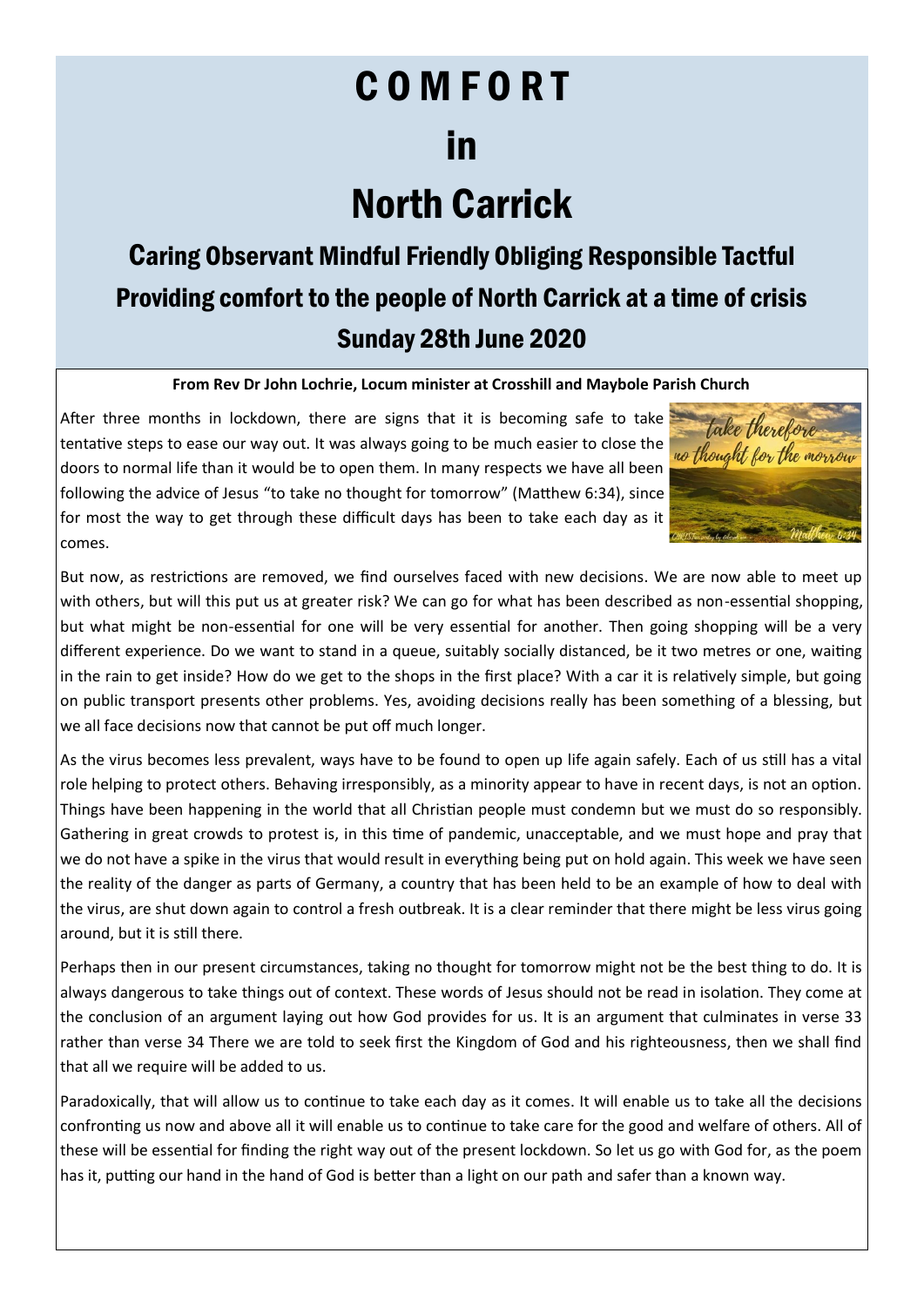Since the killing of African American man George Floyd by police officers last month in Minneapolis, protests and debate have spread across the world about the issues of racism in our past, present and future.



At the same time, the coronavirus pandemic has continued and the resulting lockdown has given us an opportunity to learn about the effect our actions have on the Earth and, as Christians, about what it means to be the Church without physically gathering. So, what can we learn from the response to the murder of George Floyd and what should we be doing as Christians in Scotland?

It might feel like we are a long way away from the USA, but demonstrations have been in our towns and cities and it is clear that the issues surrounding race are not resolved here either. The proclamation of the demonstrators that 'Black Lives Matter' has been a statement that does not mean that the lives of all people are not significant, but that the lives of black people are not less significant.

Our first step to addressing these issues must be acknowledgement of our past, for as long as our history is seen as something that does not inform the future then the feelings of injustice and marginalisation will continue. For example, the history of slavery and the Scottish tobacco merchants whose names now mark streets in the centre of Glasgow. Or the people of the Church who once looked to the Bible as a support for such slavery. Or the wealthy benefactors that funded the building of many our churches.

To live out our callings as followers of Christ, we should be at the forefront of this process of acknowledgement and reflection on our past in order to help create a better future.

To help us consider our response as Christians, anti-racism resources have been developed in the Diocese of Glasgow and Galloway and are available here: https://glasgow.anglican.org/2020/06/08/anti-racism-actions/

#### **Matthew Wyllie, St Oswald's Church**

In our current climate relationships can be stretched by separation for long periods. It's when we no longer see, touch and socialise with people that we come to realise just how vital and important good relationships are. This surely applies to our relationship with God as well as others. Both are mainstays, constant factors of daily living, especially just now. The words of Christ in this regard are worth deeper reflection. He tells us that if we get our personal relationship with God right, by putting him first, all other human relationships will be strengthened from there.



By letting God be in charge, our relationships with everyone around us benefits.

For the two great apostles Peter and Paul, it was their intimate relationship with God which blessed and enriched their own lives and the lives of all whom they touched. Peter knew Christ in human form while Paul, encountered him through a vision after his resurrection. Both men acknowledged their own failures and weaknesses and relied on their encounter with the risen Lord to get them where he wanted them to be.

For us today, encounter with Christ comes usually through our baptism into faith and the nurturing of that faith by the indwelling Holy Spirit. Though scripture, prayer and sacraments, we are enriched and our relationships flourish beyond our human capacity.

We are fortunate to be members of parish church communities. Both apostles laboured long and hard at setting up such local churches wherever the Spirit led. Today we give thanks that their work still flourishes, as we, their descendants, reap the rewards of their labours and carry on their mission.

May God bless us in our relationships, especially those who are struggling.

**Ellen Hawkes**